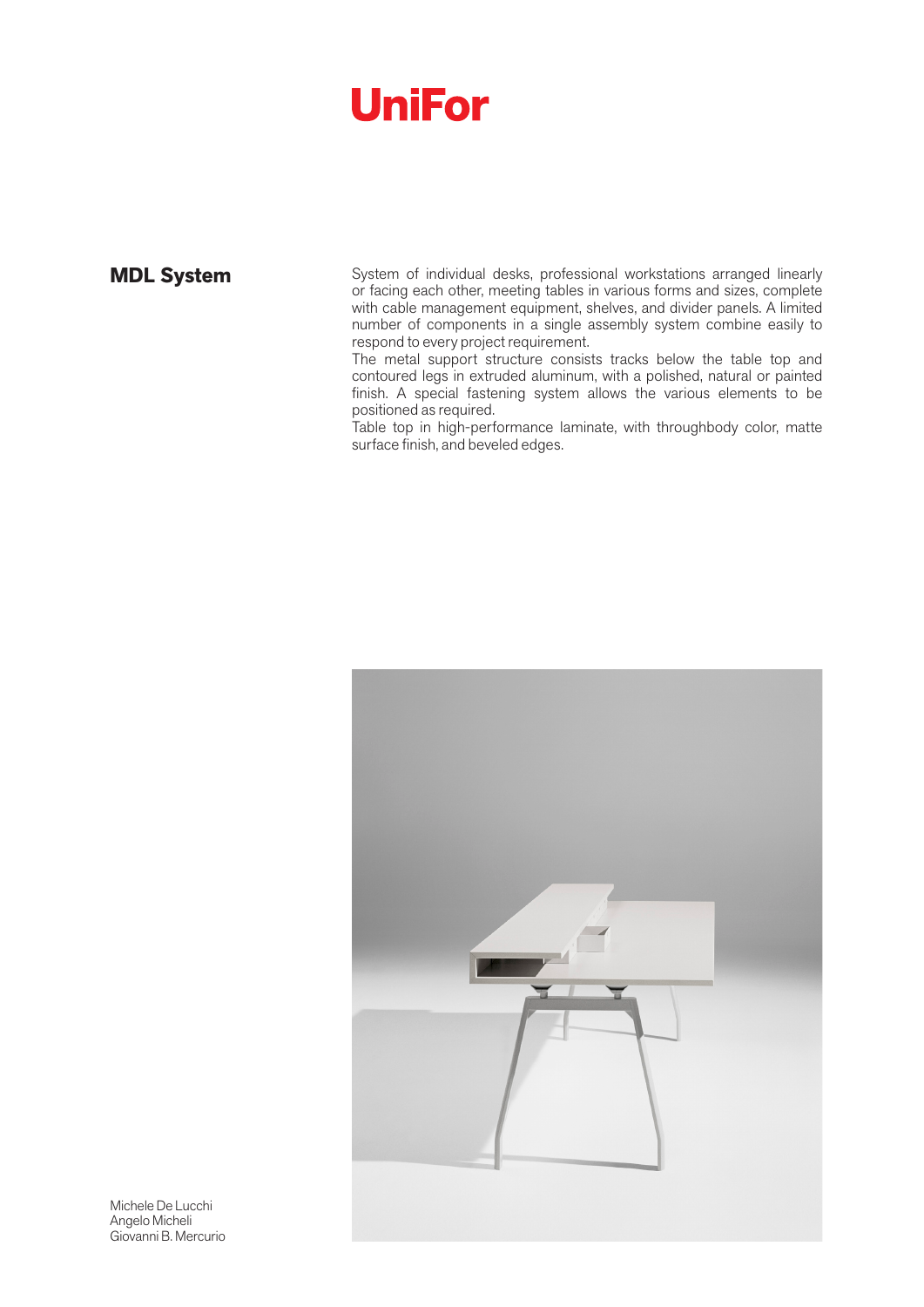### **MDL System** MDL Full

MDL Full is characterized by the special C-shaped profile of its table top, which creates an original auxiliary shelf with practical drawers for small objects and optional power and data connections. Functional accessories include a cable tray, an auxiliary table, and a drawer pedestal on castors.

#### MDL Basic Plus

Task table equipped with service shelf in an L-configuration. Includes a divider panel that can be positioned as required, and cable management below the table top.

#### MDL System Meeting

Conference table consisting of a robust metal structure and an elegant top with beveled edges. It can be equipped with a cable raceway below the top, accessible by means of a hatch installed flush with the surface.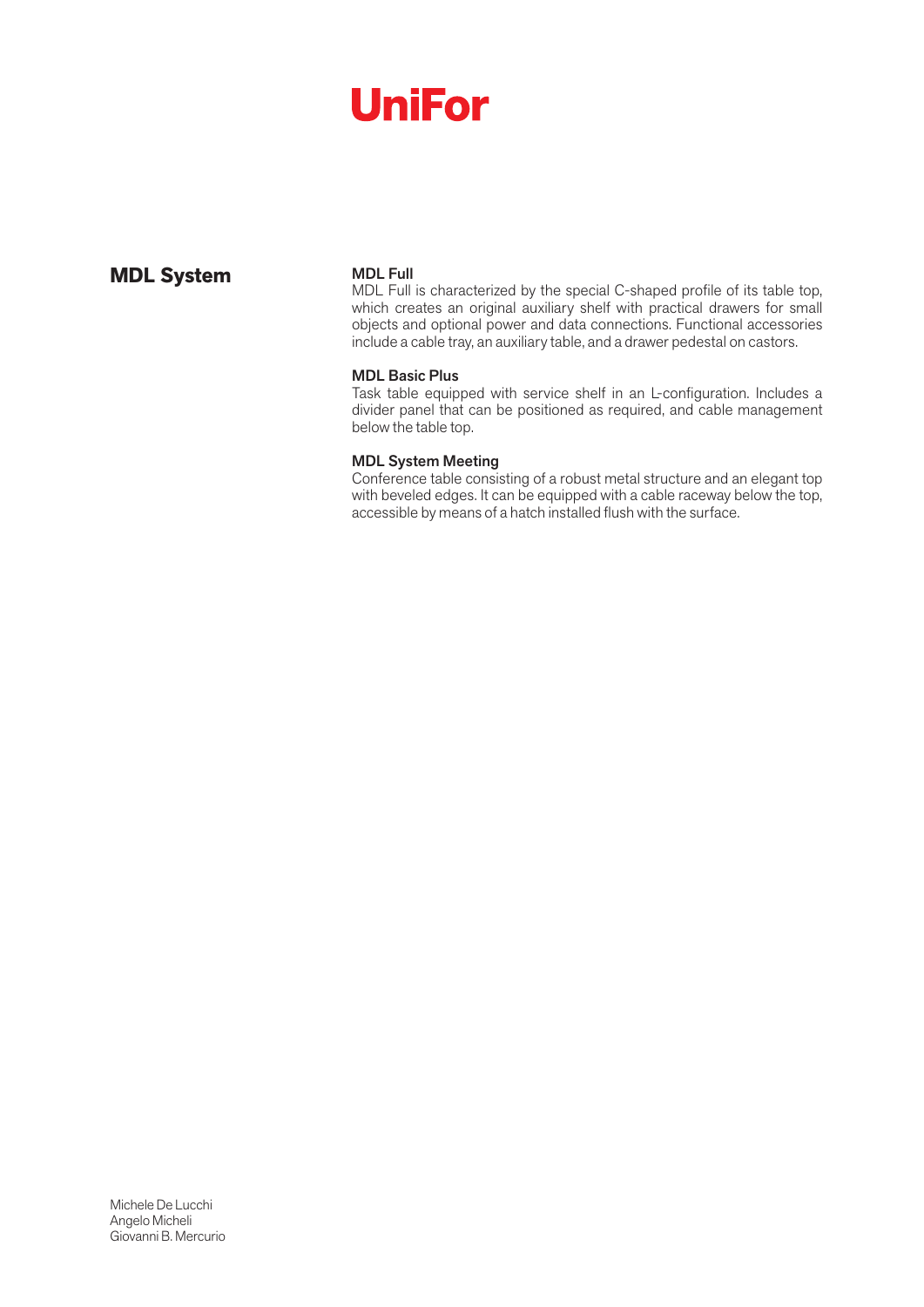**MDL System**

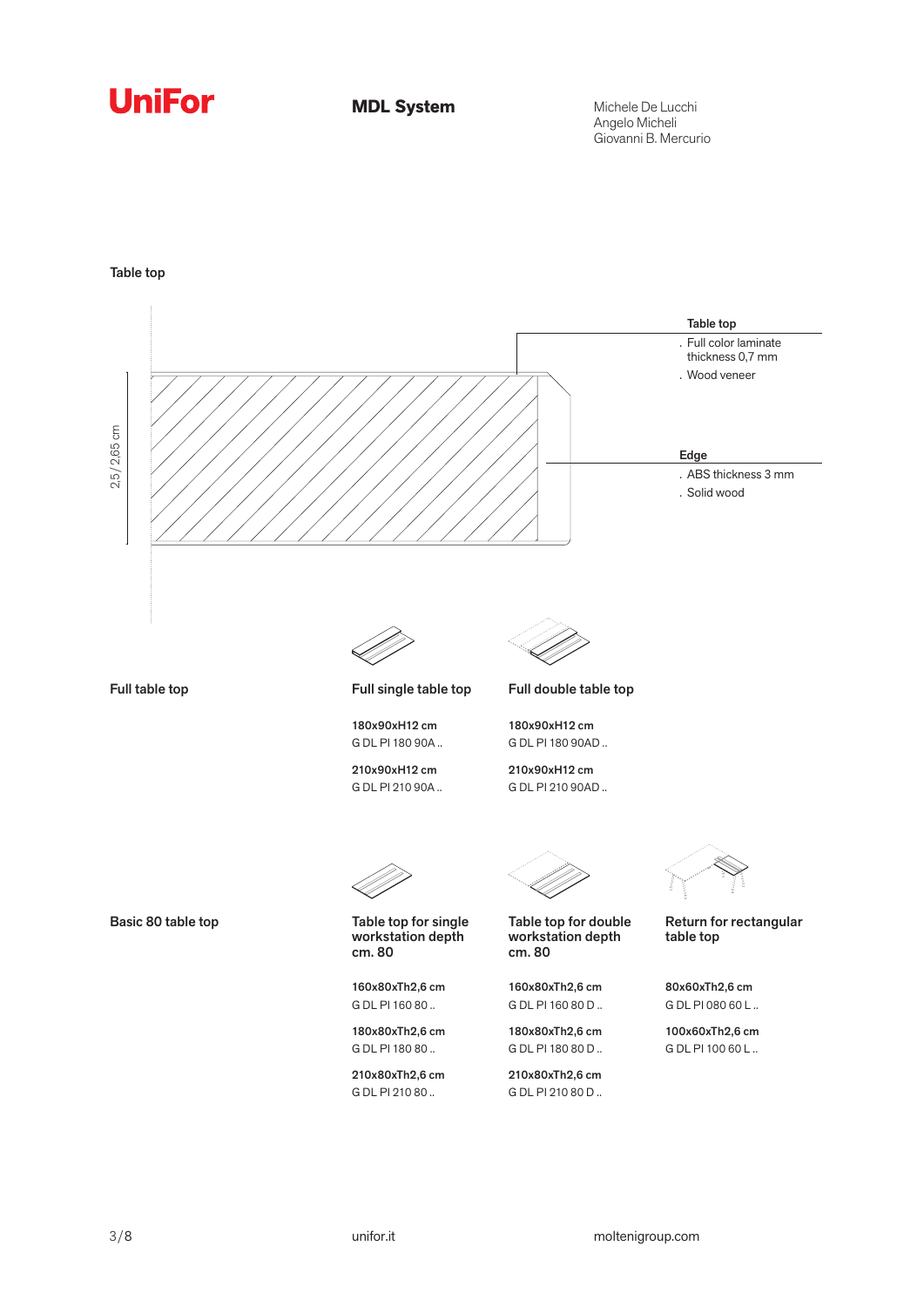

**MDL System**

Michele De Lucchi Angelo Micheli Giovanni B. Mercurio



Legs Leg for single workstation

> 64x5 cm G DL GA 64 ..

71 cm

Leg for double workstation

136x5 cm G DL GA 136 D ..



Height-fixed center leg/cable riser for double workstations

48,7x50 cm G DL GD F ..

71 cm

Height-fixed center leg/cable riser for aligned workstations

48,7x50 cm G DL GS F ..



Leg for lateral return

48x5 cm G DL GA 48 L ..



Accessories **Accessories** L-shaped shelf Screen Cable tray

160x26xH16 cm G DL ME 160 .. 180x26xH16 cm G DL ME 180 .. 210x26xH16 cm G DL ME 210 ..

 $\frac{5}{90}$ 

160x2,4 cm G DL SC 160 36 ..

180x2,4 cm G DL SC 180 36 ..

210x2,4 cm G DL SC 210 36 ..



100x20xH3 cm G DL WB 100 ..

125x20xH3 cm G DL WB 125 ..

150x20xH3 cm G DL WB 150 ..

200x20xH3 cm G DL WB 200 ..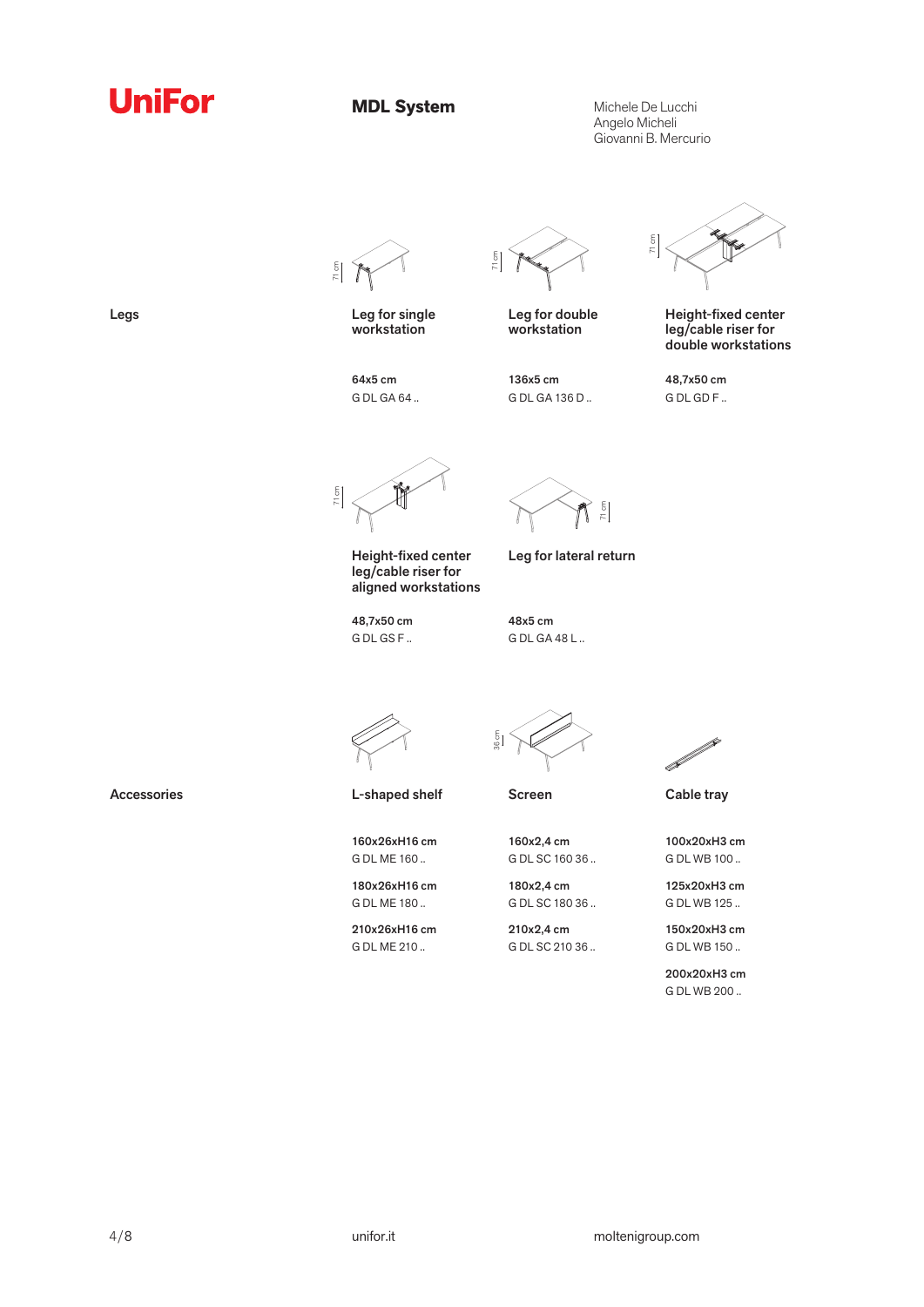**MDL System**

Michele De Lucchi Angelo Micheli Giovanni B. Mercurio

36/53 cm



Accessories **Polycarbonate** tray for Full table top

> 24,5x30,5xH6,9 cm G DL CS 25 .. Only for Full tops. Only transparent



Connecting kit for orthogonal table tops

G DL DG ..

CPU holder

12x8,6xH4 cm Only Platinum Grey



73,4 cm

 $\frac{1}{2}$  360 cm 73,4 cm

Q Meeting tables

#### Square tables

100x100 cm

G DL 100 Q .. 120x120 cm

G DL 120 Q .. 140x140 cm G DL 140 Q ..

160x160 cm G DL 160 Q ..

180x180 cm G DL 180 Q .. Rectangular tables

180x120 cm G DL 180 120 Q ..

210x140 cm G DL 210 140 Q ..

240x120 cm G DL 240 120 Q ..

240x160 cm G DL 240 160 Q ..

270x180 cm G DL 270 180 Q ..

280x140 cm G DL 280 140 Q ..

320x160 cm G DL 320 160 Q ..

360x180 cm G DL 360 180 Q ..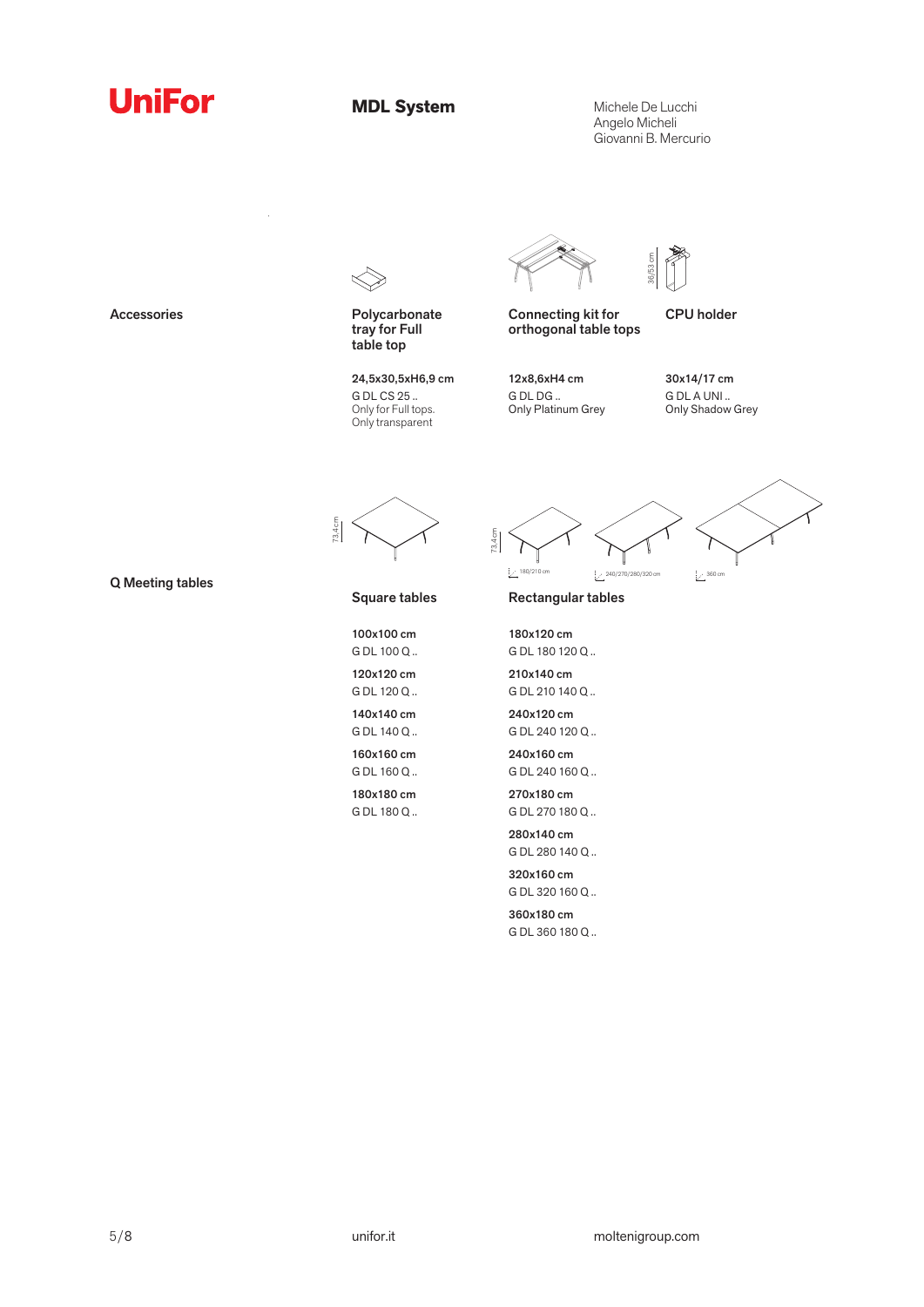

**MDL System**

Michele De Lucchi Angelo Micheli Giovanni B. Mercurio



R-S Meeting Tables

Round tables



G DL 180 R ..

G DL 180 120 S .. 210x140 cm G DL 210 140 S .. 240x120 cm

73,4 cm

G DL 240 120 S ..

Oval tables

 $1/210$  cm  $2/30/210$  cm

180x120 cm

240x160 cm G DL 240 160 S ..

270x180 cm G DL 270 180 S ..

280x140 cm G DL 280 140 S ..

320x160 cm G DL 320 160 S ..

360x180 cm G DL 360 180 S ..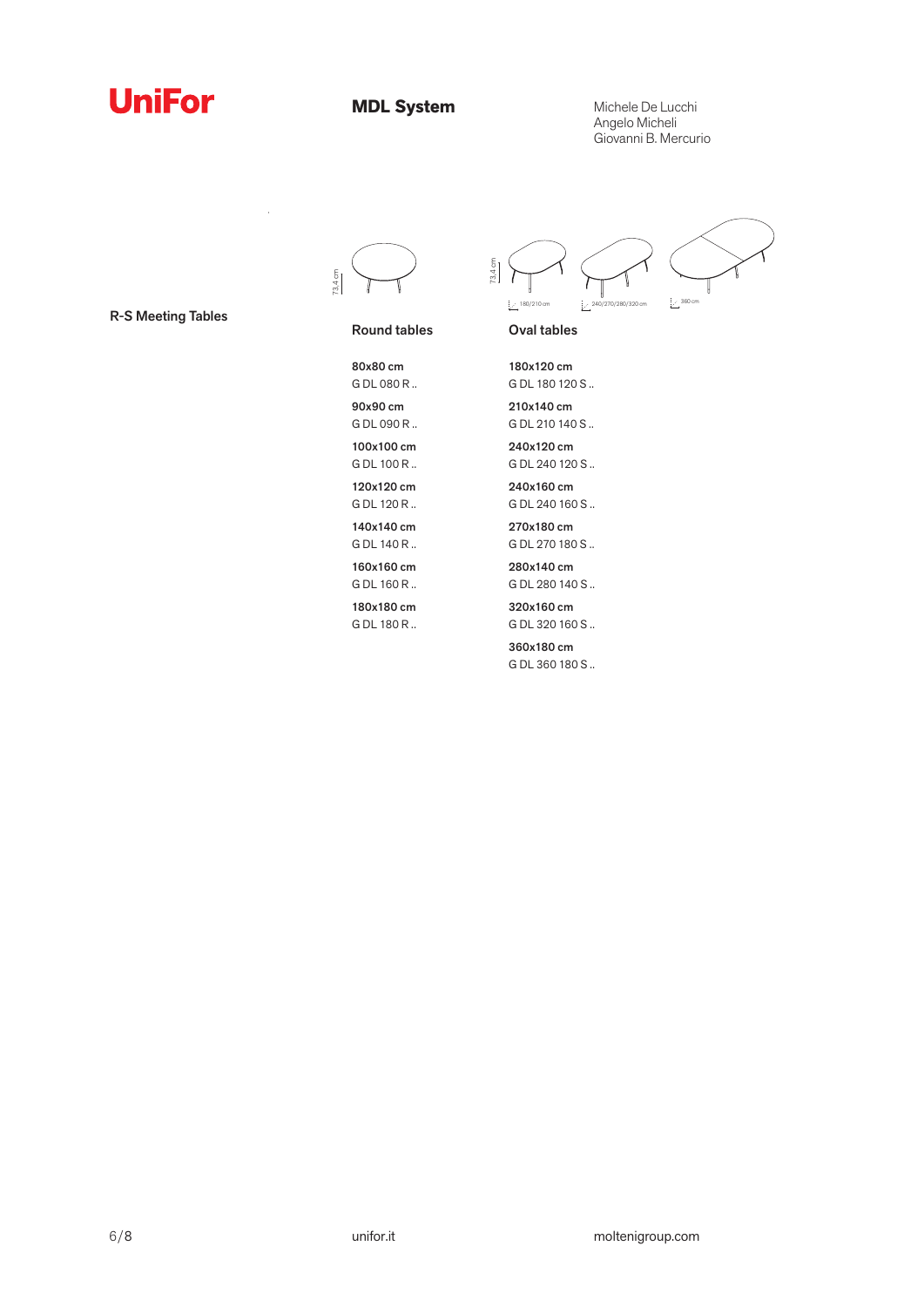| <b>UniFor</b>                                                                                                                                                               | <b>MDL System</b>                | Michele De Lucchi<br>Angelo Micheli<br>Giovanni B. Mercurio                           |
|-----------------------------------------------------------------------------------------------------------------------------------------------------------------------------|----------------------------------|---------------------------------------------------------------------------------------|
| Table tops /<br>combinations of<br>tables - top/structures<br>finishes                                                                                                      | S <sub>4</sub><br>White Laminate | <b>RY</b><br><b>NK</b><br>Oak 6L6<br>Straight-grained<br>Canaletto Walnut<br>Laminate |
|                                                                                                                                                                             | GP<br>Platinum grey<br>Laminate  | AS<br>5R<br>Thermo-treated<br>Sycamore<br>Oak                                         |
|                                                                                                                                                                             | LS<br>Sycamore Laminate          | ${\sf RV}$<br>Oak                                                                     |
| Legs - structure /<br>Electrification - Accessories<br>finishes<br>Epoxy powder coating                                                                                     | D7<br>Charcoal dark grey         | <b>VP</b><br>KS<br>Soft Black<br>Platinum grey                                        |
|                                                                                                                                                                             | T0<br>Ash medium grey            | C7<br>Calce white                                                                     |
| Legs - structure finishes<br>Galvanic treatment                                                                                                                             | BA<br>Polished aluminum          | <b>NA</b><br>Natural aluminum                                                         |
| <b>Hanging screens finishes</b><br>Hanging screens in fabric or laminate<br>with profiles D7 - TO - VP - C7 - KS<br>Hanging screens in glass with<br>polycarbonate profiles | S <sub>4</sub><br>White Laminate | LS<br>Sycamore Laminate                                                               |
|                                                                                                                                                                             | GP<br>Platinum grey<br>Laminate  | <b>RY</b><br>Oak 6L6<br>Laminate                                                      |
|                                                                                                                                                                             | J2<br>COM fabric<br>J3           | Q1<br>K <sub>3</sub><br>Chip fabric<br>Remix 2 fabric<br>$\mathsf{Q}2$<br>K4          |
|                                                                                                                                                                             | Mirage fabric<br>Q0              | File fabric<br>Sole fabric<br>Q3<br>$\mathsf{CS}\phantom{0}$                          |
|                                                                                                                                                                             | Revive 1 fabric                  | Frosted glass<br>Note fabric                                                          |